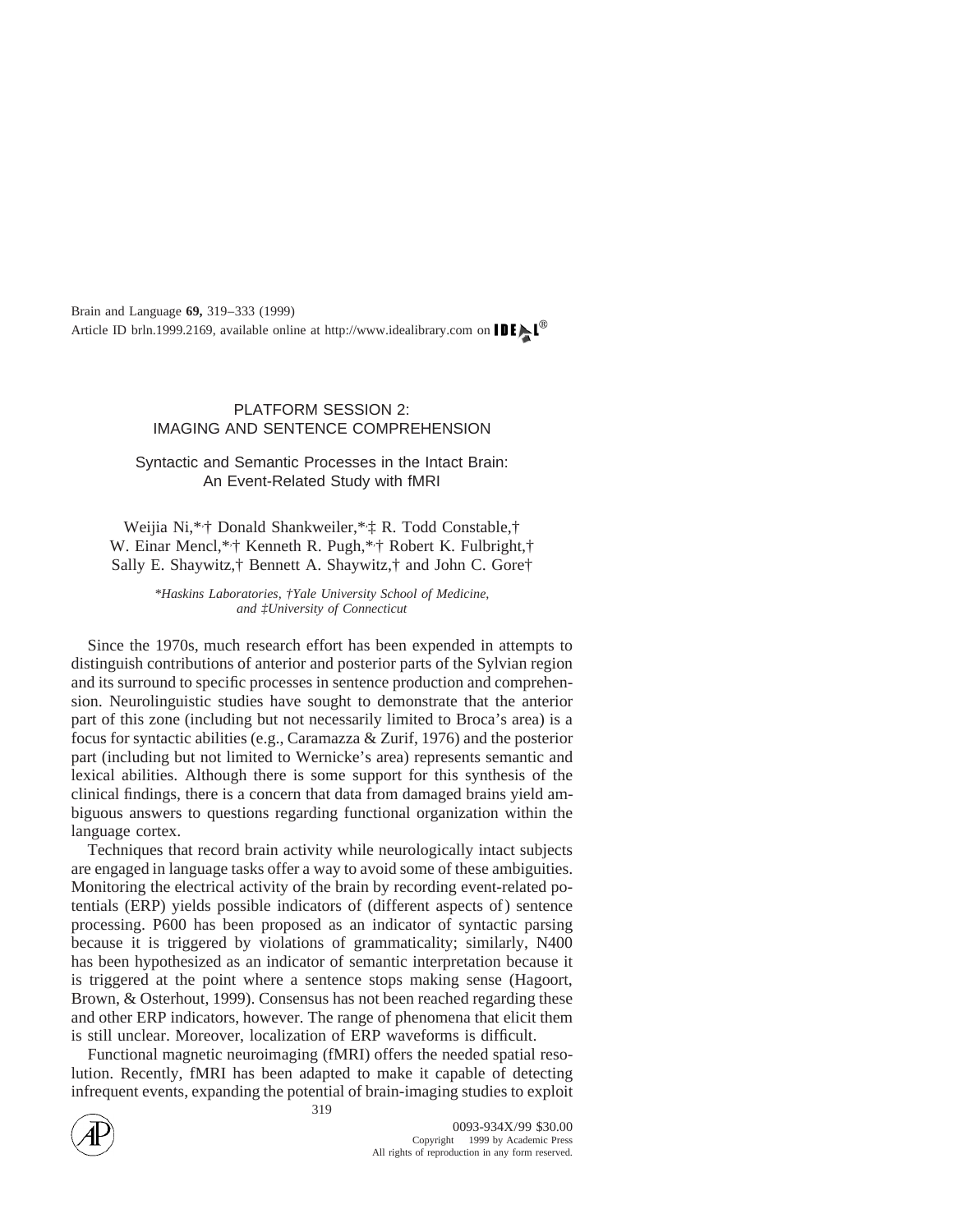the kinds of sentence-processing tasks that are standard in psycholinguistic research. Results of two experiments using the same stimulus materials are presented: One follows the conventional method of blocking stimulus materials of the same type; the other exploits the newer event-related methodology.

While in the scanner, 14 young, unimpaired adults listened to simple sentences that were either nonanomalous or contained a syntactic anomaly (e.g., \*Trees can grew.) or a semantic anomaly (e.g., \*Trees can cry.).

*Anomaly detection.* Subjects judged sentences for acceptability. Same/ different pitch judgments provided a baseline. The purpose was to separate linguistic processing from other aspects of the task (attention, auditory processing, and memory). fMRI signals evoked by baseline pitch judgments were subtracted from signals generated during separate blocks of sentence trials, each containing syntactic or semantic anomalies. The residual activity isolates linguistic processes. Activation was bilateral, more in the left hemisphere than in the right, in regions surrounding the Sylvian fissure, including the inferior frontal area anteriorly and the middle and superior temporal area posteriorly. These comprise a major portion of the language zone identified by studies of aphasic persons and electrical stimulation of the cortex (Ojemann, 1983). There is much overlap between regions activated by each type of anomaly.

*Event-related single-trial paradigm.* Subjects heard isolated occurrences of anomalous sentences interspersed among nonanomalous sentences. Judgments of animacy were made, which did not require anomaly detection. The aims were to determine whether effects of isolated occurrences of anomalous sentences are detectable and whether syntactic and semantic anomalies can be differentiated when attention is directed elsewhere. Regional activation associated with each type of sentence anomaly was clearly differentiated. Syntactic anomalies activated the inferior frontal region strongly and posterior regions minimally. Semantic anomalies showed a complementary pattern, activating posterior temporal areas strongly and the inferior frontal area weakly.

The results of both experiments agree with other evidence in finding sites surrounding the Sylvian region specifically active during sentence processing. The clear separation of linguistic activity from nonlinguistic activity associated with the experimental tasks comports well with the hypothesis of a brain specialization for language, a central claim of the modularity view of language (Fodor, 1983; Liberman & Mattingly, 1989). Further, syntactic operations are most strongly associated with sites in the inferior frontal gyrus, and semantic operations are most strongly associated with sites in the posterior temporal gyrus (see Fig. 7). This dissociation is consistent with evidence from ERP (Hagoort et al., 1998) and online psycholinguistic studies (Ni et al., 1998) that syntactic computations are automatic, encapsulated, and separate from semantic interpretation.

The critical region for syntax is a part of the premotor cortex. Rizzolatti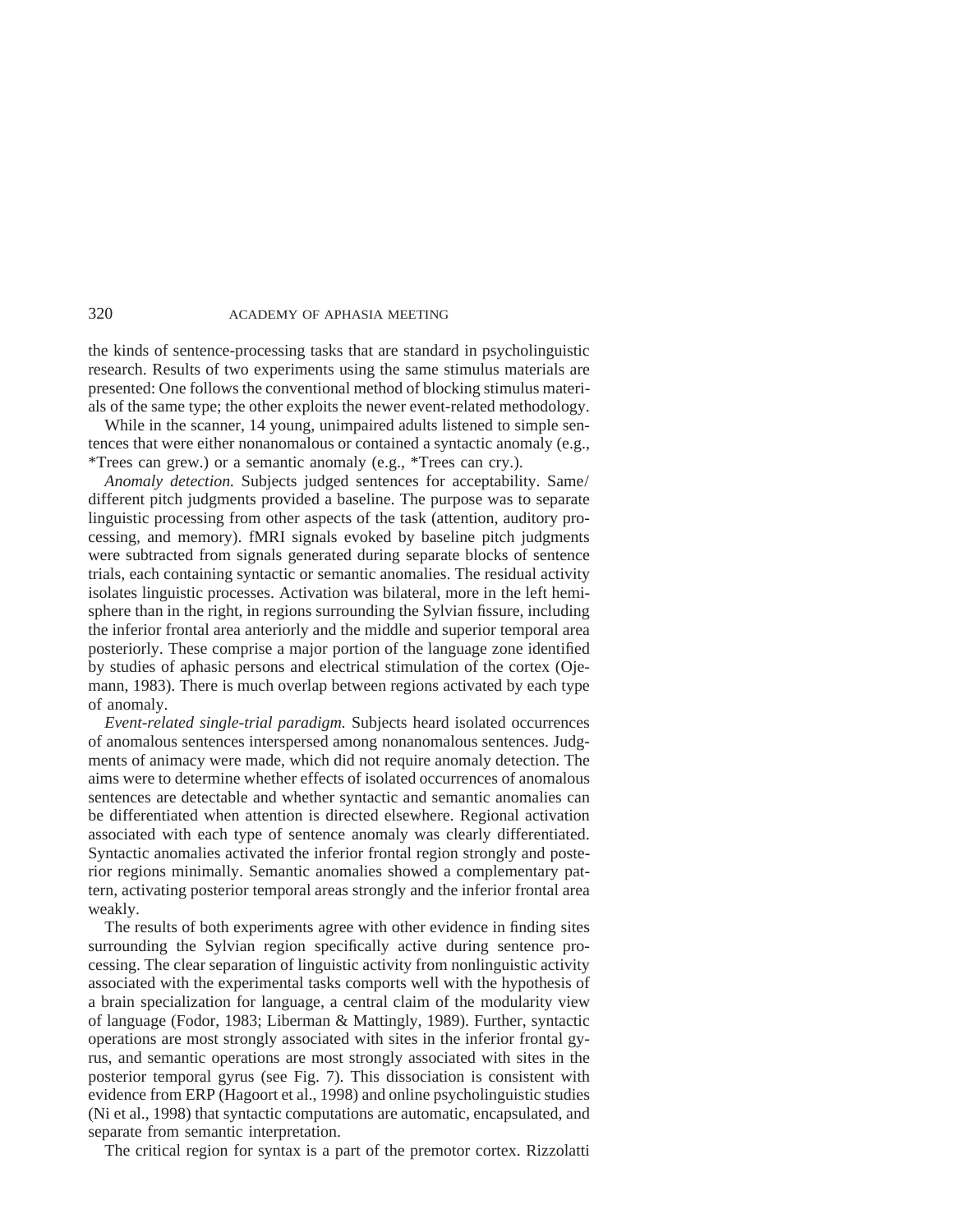

**FIG. 7.** Dissociation of brain activity revealed by the event-related single-trial paradigm. Sites (averaged over 14 subjects) that were specifically activated as listeners experienced syntactic (left) and semantic (right) anomalies while they were attending to an irrelevant aspect of the sentences (animacy).

and Arbib (1998) propose that this inferior frontal region is the analog of the region in the monkey brain where ''mirror neurons,'' cells that fire when the monkey is either executing or observing communicative gestures, are located. The hypothetical link with language, and specifically syntax, is through imitation of sequences of motor gestures, a principle of organization of the language modality and a possible mechanism for language evolution (Studdert-Kennedy, 1999).

#### REFERENCES

- Caramazza, A., & Zurif, E. 1976. Dissociation of algorithmic and heuristic processes in language comprehension: Evidence from aphasia. *Brain and Language,* **3,** 572–582.
- Fodor, J. A. 1983. *Modularity of mind.* Cambridge, MA: MIT Press.
- Hagoort, P., Brown, C., & Osterhout, L. 1998. The neurocognition of syntactic processing. In C. Brown and P. Hagoort (Eds.), *Neurocognition of language.* London: Oxford Univ. Press.
- Liberman, A. M., & Mattingly, I. G. 1989. A specialization for speech perception. *Science,* **243,** 489–494.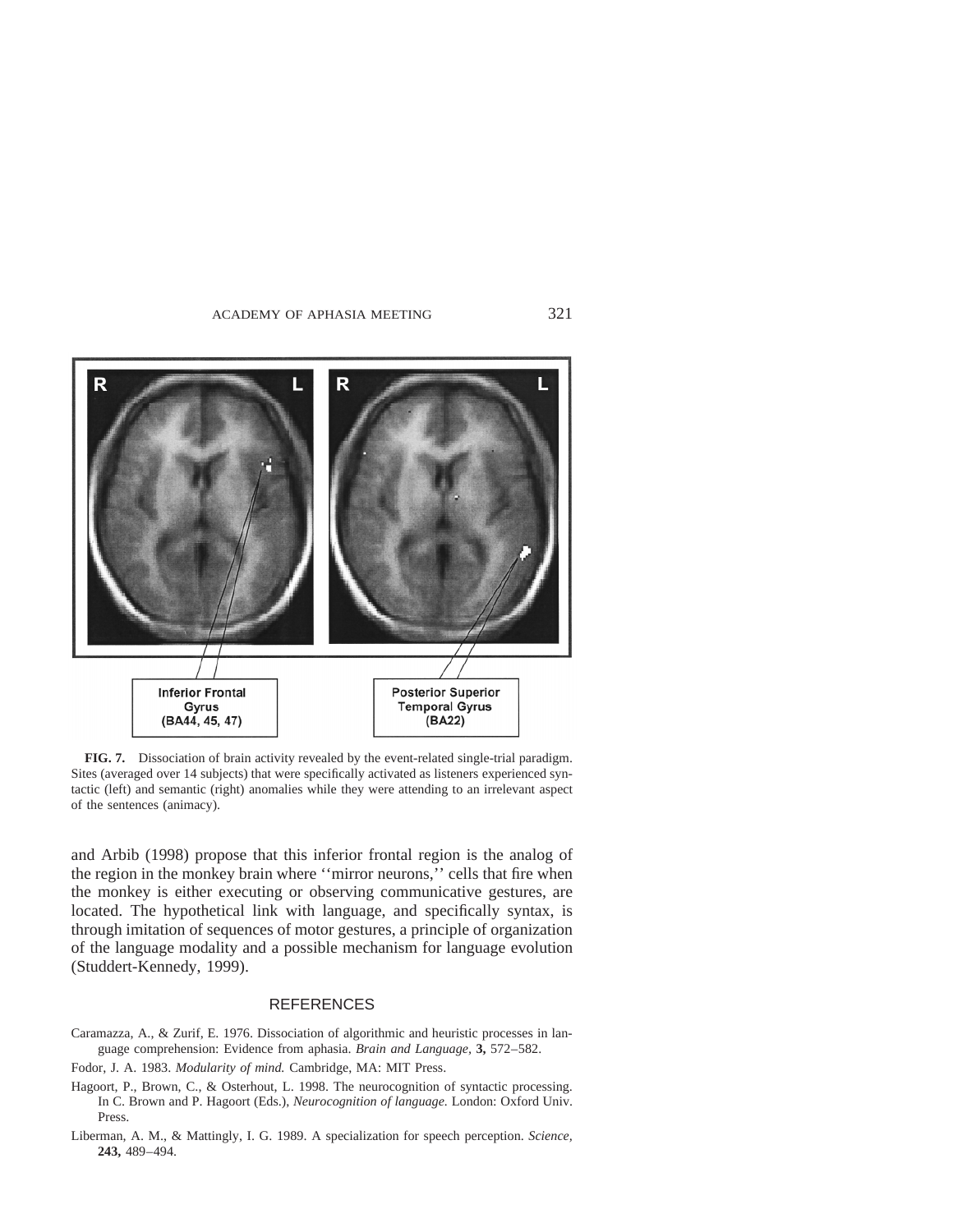- Ni, W., Fodor, J. D., Crain, S., & Shankweiler, D. 1998. Anomaly detection: Eye-movement patterns. *Journal of Psycholinguistic Research,* **27,** 515–539.
- Ojemann, G. A. 1983. Brain organization for language from the perspective of electrical stimulation mapping. *Behavioral and Brain Sciences,* **2,** 189–230.
- Rizzolatti, G., & Arbib, M. 1998. Language within our grasp. *Trends in Neurosciences,* **21,** 188–194.
- Studdert-Kennedy, M. 1999. Evolutionary implications of the particulate principle: Imitation and the dissociation of phonetic form from semantic function. In C. Knight, M. Studdert-Kennedy, & J. R. Hurford (Eds.), *The emergence of language: Social function and the origins of linguistic form.* Cambridge, UK: Cambridge Univ. Press, in press.

## The Role of the Left Anterior Temporal Cortex in Language Processing

Peter Hagoort,\* Nick Ramsey,† Geert-Jan Rutten,† and Peter van Rijen†

*\*Max Planck Institute for Psycholinguistics, Nijmegen; and †University Hospital of Utrecht, Utrecht, The Netherlands*

*Introduction.* Recent studies suggest a role for the anterior left temporal cortex in sentence-level comprehension. In a PET study, Mazoyer et al. (1993) found left and right temporal pole activation in three different sentence conditions, but not in word lists. They ascribe these activations to syntactic parsing or prosodic analysis. Dronkers et al. (1994, 1990; see also Hagoort et al., 1999) found 100% lesion overlap in the left anterior superior temporal gyrus in nine patients with poor morphosyntactic comprehension. More specifically, the lesioned area was the anterior portion of Brodmann area 22. In the Dronkers et al. study morphosyntactic comprehension was mainly tested in a series of sentence–picture matching tasks.

Both studies suggest a role for the left anterior temporal cortex in sentencelevel processing, but do not allow firm conclusions about the precise aspects of sentence-level processing that the left anterior temporal cortex might subserve. In addition, classically this area has not been part of the network of core areas for language production and comprehension.

This study aimed at further investigating the role of the left anterior temporal cortex in language processing. The approach was, however, different. We tested five patients in whom the left anterior temporal lobe was removed to cure an intractable epilepsy on a battery of language tests, including sentence-level comprehension and, more specifically, syntactic comprehension.

*Subjects.* Five right-handed patients (four males) participated in this study. All patients were operated because of an intractable temporal lobe epilepsy which had lasted for 25 years on average (range 18–36). All patients had left mesial temporal sclerosis with no other structural lesions. The mean age of the patients at time of operation was 32 years (range 19–47). Before the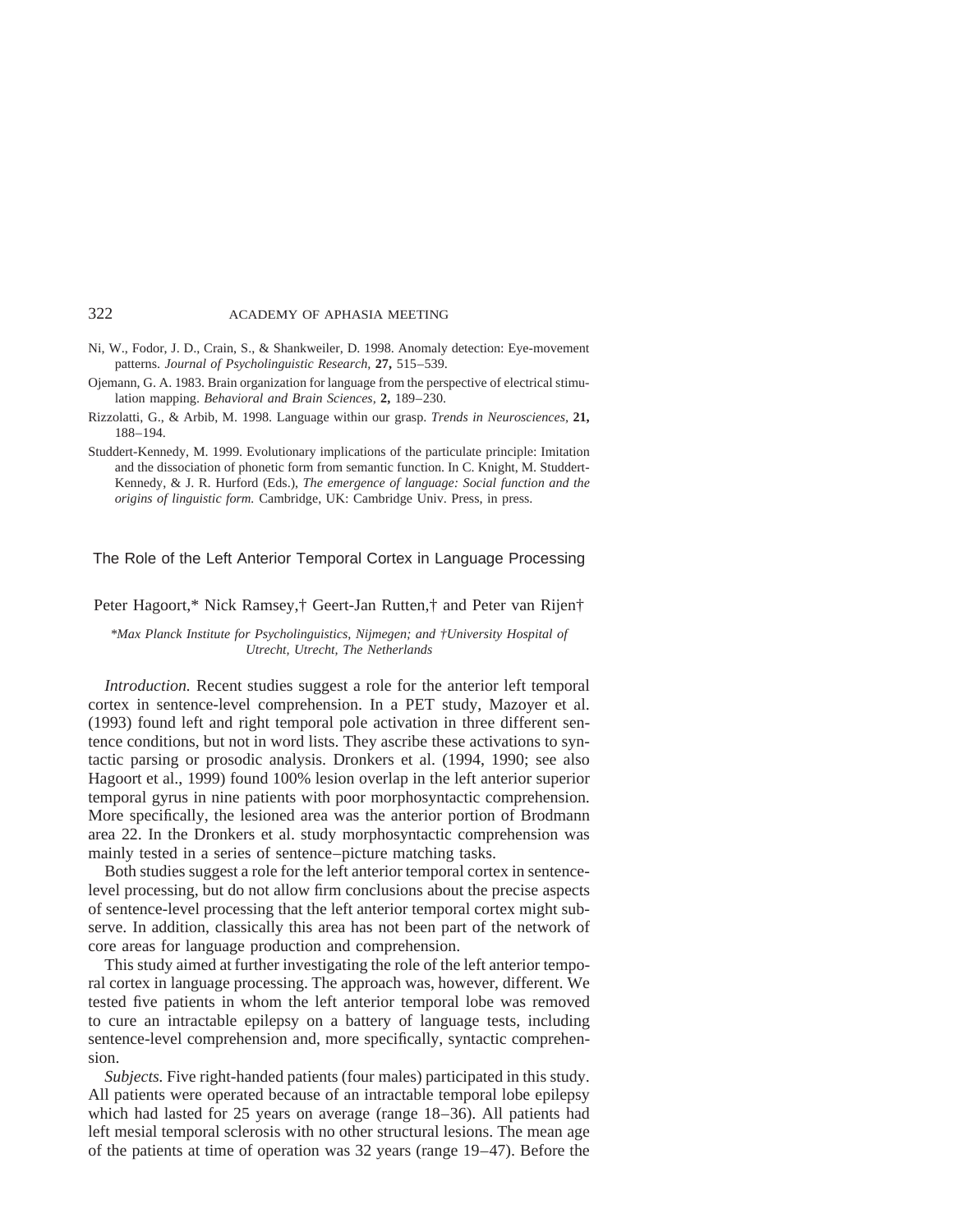operation none of the patients showed any sign of a language deficit. All patients had left hemisphere dominance for language as determined by a preoperative bilateral intracarotid amytal (Wada) test. To localize languagecritical areas with subcentimeter precision during operation, intraoperative electrocortical stimulation mapping was performed while the patient performed a picture-naming task (Debets et al., 1991; Ojemann et al., 1993). No significant naming errors were found in the cortical areas that were later resected. The resection included the left amygdala–hippocampus complex and the anterior part of the left temporal neocortex. Starting from the temporal pole, the resection size of the superior temporal gyrus and the middle temporal gyrus was between 4 and 5 cm; the resection size of the inferior temporal gyrus was between 4 and 6 cm.

*Methods.* Testing of the patients was done not earlier than 22 months after operation and not later than 50 months after operation. The patients were administered the Dutch version of the Aachen Aphasia Test (AAT). The AAT contains subtests for single word and sentence understanding in the auditory and visual modality, subtests for word and sentence repetition, naming of objects and situations, writing, the Token Test, and a standardized way of collecting a sample of spontaneous speech.

In addition to the AAT, a specific test for syntactic comprehension was done. This test was a Dutch adaptation of a German test of syntactic comprehension (Huber et al., 1993). In this syntactic task subjects had to select one of four target pictures on the basis of an auditorily presented sentence. The syntactic test consisted of five types of sentences in Dutch (a total of 72 items), which differed in their degree of syntactic complexity. The first type consisted of active, semantically irreversible sentences (''The girl with the ribbon carries the ball.''). The second type consisted of active, semantically reversible sentences (''The man with the ball is looking for the child.''). The third type were simple passive sentences (''The man with the ball is being looked for by the child.''). The fourth type were sentences with an active subject relative clause (''The child that is looking for the man has a ball.''). The most complex sentence type consisted of sentences with a passive subject relative clause (''The child that is being looked for by the man has a ball.''). If the subject explicitly asked for a repetition, the sentence was read again. Responses were scored on a 3-point scale: 2 points for correctly matched sentences, 1 point for sentences that were correctly matched after self-correction and for sentences that were presented twice, and 0 points for incorrectly matched sentences. The maximum score was 144.

*Results.* The spontaneous speech of the patients was normal. Mean length of utterance, well-formedness of sentences, sentence prosody, etc., were all normal for the five patients. The results of the Token Test were for all patients within the normal range. Four patients made no errors, one patient made 1 error (of 50 possible). Repetition of sounds, words, and sentences was also normal in all five patients. Three patients scored within the normal range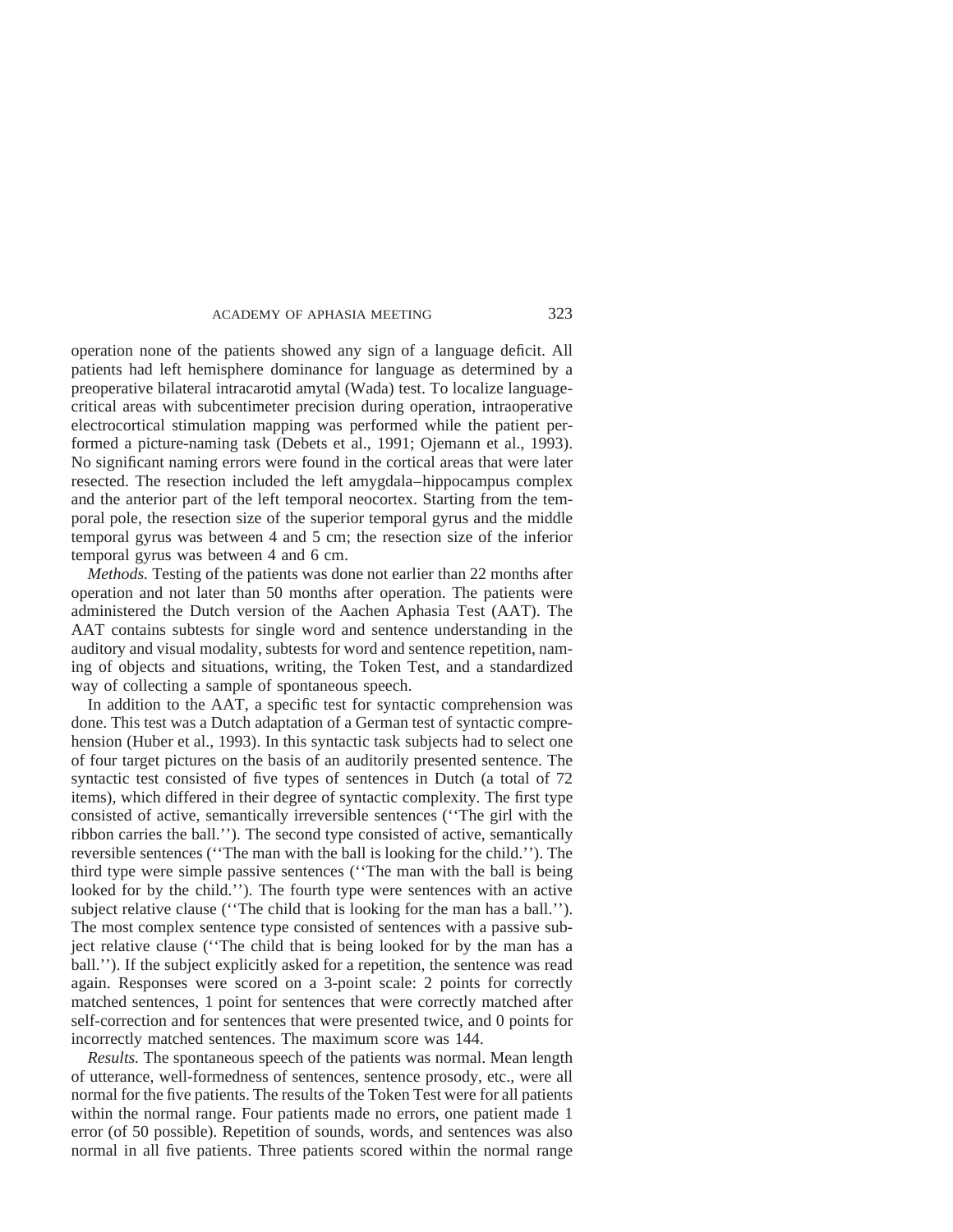on the comprehension test of the AAT (with scores of 112, 119, and 115, respectively; maximum score 120). Two patients showed a minor language comprehension problem, with scores of 104 and 99. These two patients (SS and DV) were, however, not worse on sentence comprehension compared to single word comprehension. Naming of objects and situations was normal in four patients. One patient (DV) had a minor naming problem, especially for compound nouns and for naming situations.

The syntactic offline test resulted for all five patients in scores that were within the normal range. The average score was 132 (92% correct), with a range between 128 (89%) and 139 (97%). A group of 12 normal controls that we tested on the same syntactic offline test had an average score of 137 (95%). Even on the most complex syntactic structures, the performance of the patients was within the normal range.

*Discussion.* None of the patients in this study showed any evidence for an impairment at the level of written and spoken sentence-level comprehension. The minor remaining problems in two patients in naming and comprehension are most likely due to memory problems that resulted from the operation. All patients were fully normal in using syntactic information for sentence interpretation. These data, therefore, do not support earlier claims that the left anterior temporal cortex contributes to parsing or other sentencelevel processes such as prosodic analysis. The data support the classical model in which the left anterior temporal cortex is not assumed to be critical for core language functions. The only caveat is that one does not know for sure whether the brains of these patients are fully representative of the normal organization of language in the brain, as the resected temporal cortex partly consisted of epileptogenic tissue. Therefore, some reorganization might have taken place. Nevertheless, clearly more and stronger evidence is needed than has been presented so far, to ascribe a role in language processing to the temporal pole and anterior portions of the superior temporal gyrus.

## **REFERENCES**

- Debets, R. M., van Veelen, C. W. M., van Huffelen, A. C., & van Emde Boas, W. 1991. Presurgical evaluation of patients with intractable partial epilepsy: The Dutch epilepsy surgery program. *Acta Neurologica Belgica,* **91,** 125–140.
- Dronkers, N. F., Wilkins, D. P., Van Valin, R. D., Jr., Redfern, B. B., & Jaeger, J. J. 1994. A reconsideration of the brain areas involved in the disruption of morphosyntactic comprehension. *Brain and Language,* **46,** 461–463.
- Dronkers, N. F., Wilkins, D. P., Van Valin, R. D., Jr., Redfern, B. B., & Jaeger, J. J. 1999. Cortical areas underlying the comprehension of grammar. Submitted for publication.
- Hagoort, P., Brown, C. M., & Osterhout, L. 1999. The neurocognition of syntactic processing. In C. M. Brown & P. Hagoort (Eds.), *The neurocognition of language* (pp. 273–318). London: Oxford Univ. Press.
- Huber, W., Klingenberg, G., Poeck, K., & Willmes, K. 1993. Die Supplemente zum Aachener Aphasie Test—Aufbau and Resultate der Validierung. *Neurolinguistik,* **7,** 43–66.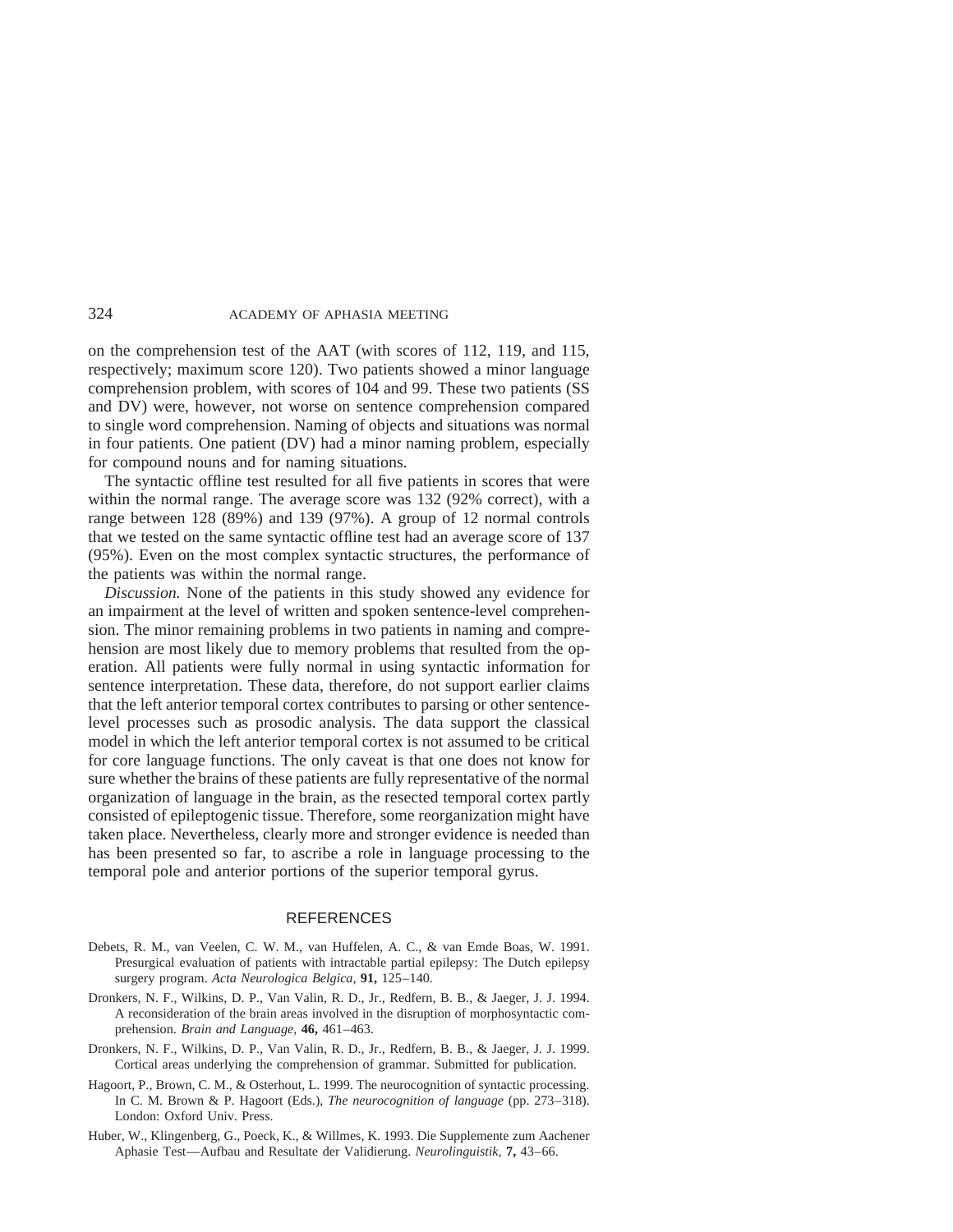- Mazoyer, B. M., Tzourio, N., Frak, V., Syrota, A., Muruyama, N., Levrier, O., Salamon, G., Dehaene, S., Cohen, L., & Mehler, J. 1993. The cortical representation of speech. *Journal of Cognitive Neuroscience,* **5,** 467–479.
- Ojemann, G. A., Sutherling, W. W., Lesser, R. P., Dinner, D. S., Jayakar, P., & Saint-Hillaire, J.-M. 1993. Cortical stimulation. In J. Engel Jr. (Ed.), *Surgical treatment of the epilepsies* (pp. 399–414). New York: Raven Press.

#### Sentence Listening with and without Responding

# Steven L. Small,\* Martha W. Burton,\* Charles A. Perfetti,† and Douglas C. Noll‡

*\*Department of Neurology, University of Maryland; †Department of Psychology, University of Pittsburgh; and ‡Department of Biomedical Engineering, University of Michigan*

*Introduction.* The present study investigates the functional neuroanatomy of auditory sentence processing using fMRI. We address the presence of distributed processing networks by studying three different types of ''sentences'' that might be expected to involve different brain processing mechanisms. Specifically, by examining the different neuroanatomical substrates underlying the processing of grammatical and scrambled sentences, we expect to uncover those regions involved in the syntactic and semantic processing of sentences. The contrast between auditorily presented sentences and similar nonlinguistic auditory stimuli (i.e., digital reversals of the same sentences) aims to determine the extent to which activation patterns can be attributed to language processing per se or to more general aspects of processing continuous speech-like stimuli. By comparing these three neural networks, we aim to characterize the auditory language comprehension system in terms of prosodic processing, word sequence processing, and sentence processing.

Although there are now several studies that have asked subjects to listen to sentences without responding immediately, the pattern of brain activation with passive sentence listening remains unclear (Binder, Rao, Hammeke, Yetkin, Jesmanowicz, Bandettini, et al., 1994; Kawashima, Itoh, Hatazawa, Miyazawa, Yamada, Matsuzawa, et al., 1993; Mazoyer, Tzourio, Frak, Syrota, Murayama, Levrier, et al., 1993; Muller, Rothermel, Behen, Muzik, Mangner, & Chugani, 1997; Schlosser, Aoyagi, Fulbright, Gore, & McCarthy, 1998).

The research described here used whole-brain fMRI during two sentence listening tasks in normal subjects to uncover the different components and the lateralization of the distributed neural system involved in auditory sentence comprehension. We compared listening passively (Experiment 1) to listening for specific information (i.e., monitoring sentences for semantic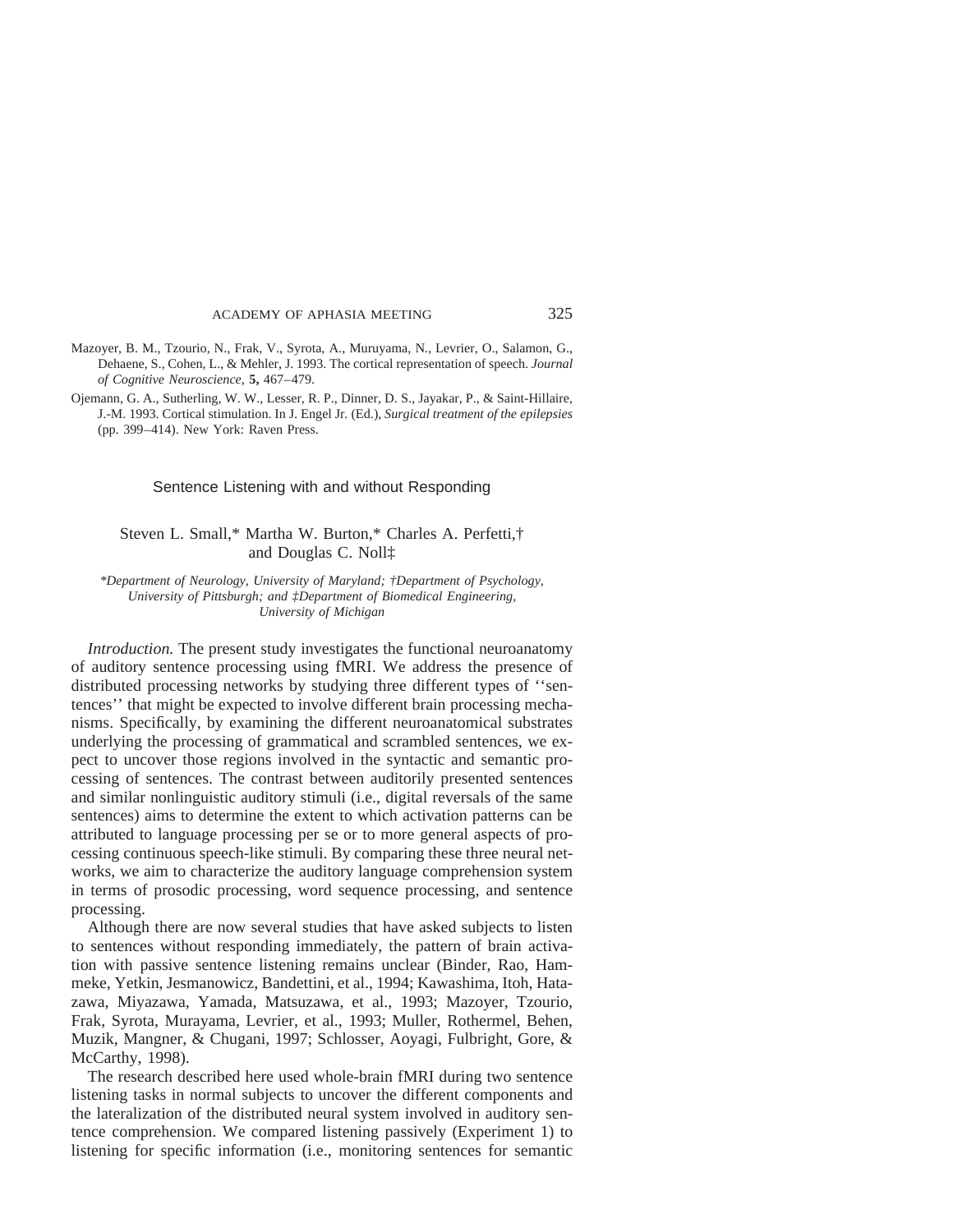content) (Experiment 2). Both experiments included three types of auditory stimuli (grammatical sentences, scrambled sentences, and digitally reversed sentences) and rest.

The ''rest'' condition was aimed at providing a baseline control to aid in data interpretation by surveying the overall pattern of distributed brain activation during stimulus presentation, prior to making any comparisons according to the controversial ''subtraction'' method (Burton & Small, 1999).

*Experiment 1: Passive listening.* Nine normal right-handed native English speakers (mean age 31 years) participated in the study. The grammatical and scrambled sentence stimuli (Miller & Isard, 1963) were five, six, seven, and nine words long and included 50 meaningful grammatical sentences and an equal number of scrambled sentences (constructed by reshuffling the grammatical sentences) and reverse sentences (constructed by digitally reversing the grammatical sentences).

Stimulus presentation was blocked, with subjects asked to perform one of the three different auditory ''sentence'' processing tasks for 20 s, followed by rest, followed by a different active task, with the entire trial consisting of 18 active blocks.

Functional image acquisition and analysis were performed according to previously described methods, including a group average image constructed by applying a Fisher transformation to each stereotactically transformed correlation image and then averaging together the (Gaussian) smoothed result (see Burton & Small, 1999, for a review of these methods).

All subjects recalled specific sentences from the experiment, indicating that they actively participated in the task. The imaging results are shown in Fig. 8. There was no significant activation comparing sentence types to each other. Compared to rest, passive listening to grammatical, scrambled, or reverse sentences was associated with a single active left hemisphere region, centered in the superior temporal gyrus (STG) very close to the primary auditory cortex. In the right hemisphere, two temporal areas, the STG and the anterior superior temporal sulcus (STS), were active on all stimulus types. Listening to grammatical or scrambled stimuli also activated the posterior STS. Scrambled and reverse sentences also activated a region in the posterior STG.

*Experiment 2: Sentence monitoring forced response.* The similarity of the reverse speech condition to the two sentence conditions suggests that subjects might have been attending to the auditory characteristics of the stimuli, but not to the sentential syntax and semantic aspects of the stimuli. By adding monitoring tasks to the same sentence stimuli, Experiment 2 addressed whether the processing of the three types of sentences would reveal a distinct neural substrate when attentional and memory demands were increased.

In Experiment 2, the same three stimulus types were presented, with an active motor response (i.e., button press) required. For sentences, this was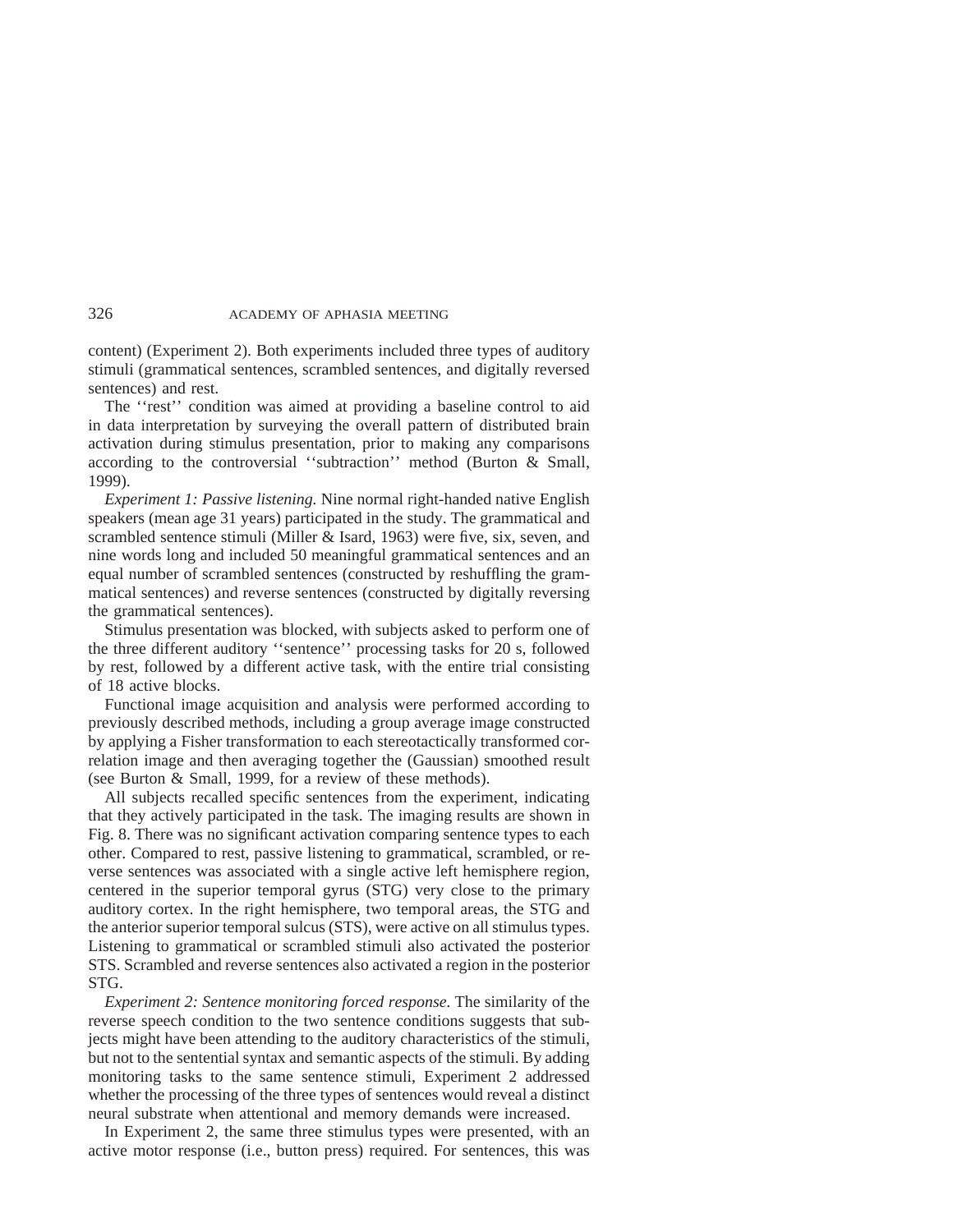Left

Right



**FIG. 8.** Brain activation pattern on passive listening and listening with forced response to grammatical sentences in the one subject. Both tasks show bilateral distributed temporal activation. Note that additional activation in the left angular and middle frontal regions is present with the increased memory and semantic processing demands of the forced response task.

a semantic category judgment (''transportation''). For scrambled and reverse sentences, this required tone monitoring.

Nine normal right-handed native English speakers (mean age 33 years) participated in the study. All methods were the same as those used in Experiment 1, except for the response requirement.

Subjects achieved greater than 90% accuracy, with 2 of the 15 sentences leading to virtually all errors. Response times showed grammatical sentences to be significantly faster than reverse or scrambled sentences. Data analysis occurred as in Experiment 1.

The comparisons of grammatical, scrambled, and reverse sentences with rest all demonstrated similar bilateral anatomical networks of activity, with predominance of the STG and STS in both hemispheres (as in passive listening). Grammatical and scrambled sentences activated the left angular gyrus (AG), and grammatical sentences activated the left middle frontal gyrus (MFG).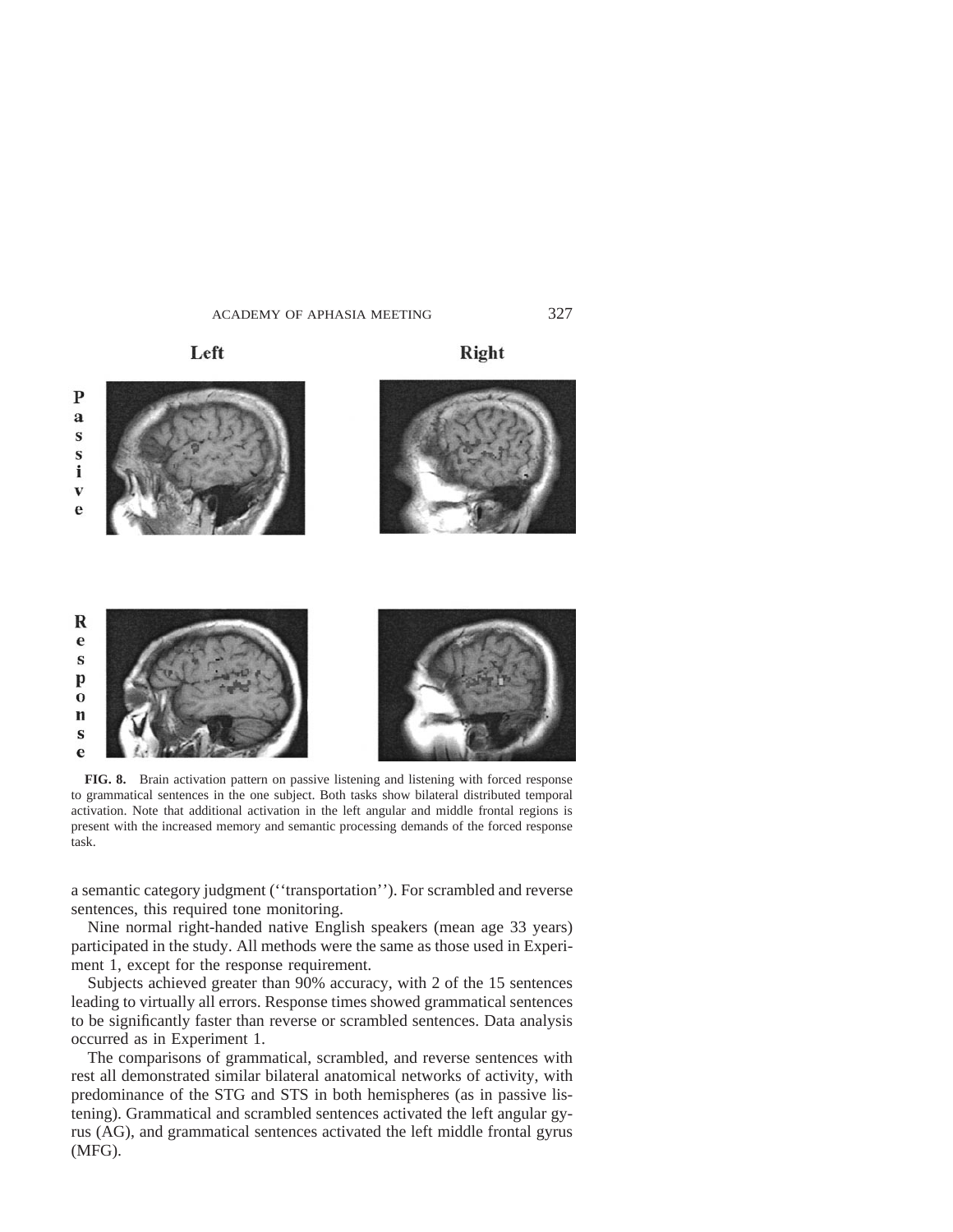Compared to monitoring digitally reversed speech for a tone, semantic monitoring of grammatical sentences activated three brain regions, the left posterior STS, the left MFG, and the superior aspect of the right cerebellar hemisphere. The comparison of scrambled and reverse sentence monitoring activated a small area of the left STS within the larger area found in the comparison of grammatical and reverse sentence monitoring.

*Discussion.* The two experiments described here demonstrate that sentence comprehension processes recruit a broad network of perisylvian cortical regions in both cerebral hemispheres, particularly in the STG and STS. When sentence listening is accompanied by a task requiring semantic interpretation, this broad bilateral network is augmented by left lateralized activation in the STS, the MFG, and the AG. It is not known whether this added activity relates to aspects of syntactic or semantic processing or working memory.

### **REFERENCES**

- Binder, J. R., Rao, S. M., Hammeke, T. A., Yetkin, F. Z., Jesmanowicz, A., Bandettini, P. A., Wong, E. C., Estkowski, L. D., Goldstein, M. D., Haughton, V. M., & Hyde, J. S. 1994. Functional magnetic resonance imaging of human auditory cortex. *Annals of Neurology,* **35,** 662–672.
- Burton, M. W., & Small, S. L. 1999. An introduction to fMRI. *Neurologist,* in press.
- Kawashima, R., Itoh, M., Hatazawa, J., Miyazawa, H., Yamada, K., Matsuzawa, T., & Fukuda, H. 1993. Changes of regional cerebral blood flow during listening to an unfamiliar spoken language. *Neuroscience Letters,* **161**(1), 69–72.
- Mazoyer, B. M., Tzourio, N., Frak, V., Syrota, A., Murayama, N., Levrier, O., Salamon, G., Dehaene, S., Cohen, L., & Mehler, J. 1993. The cortical representation of speech. *Journal of Cognitive Neuroscience,* **5**(4), 467–479.
- Miller, G. A., & Isard, S. 1963. Some perceptual consequences of linguistic rules. *Journal of Verbal Learning and Verbal Behavior,* **2,** 217–228.
- Muller, R. A., Rothermel, R. D., Behen, M. E., Muzik, O., Mangner, T. J., & Chugani, H. T. 1997. Receptive and expressive language activations for sentences: A PET study. *Neuro-Report,* **8**(17), 3767–3770.
- Schlosser, M. J., Aoyagi, N., Fulbright, R. K., Gore, J. C., & McCarthy, G. 1998. Functional MRI studies of auditory comprehension. *Human Brain Mapping,* **6**(1), 1–13.

# The Role of Broca's Area and the Frontal Operculum in Language Comprehension

Angela D. Friederici, Martin Meyer, and D. Yves von Cramon

*Max Planck Institute of Cognitive Neuroscience*

There is a long-standing discussion of the role of Broca's area in language production and comprehension. It has been argued that it is not damage to the lateral Broca's area as such that causes persistent Broca's aphasia, but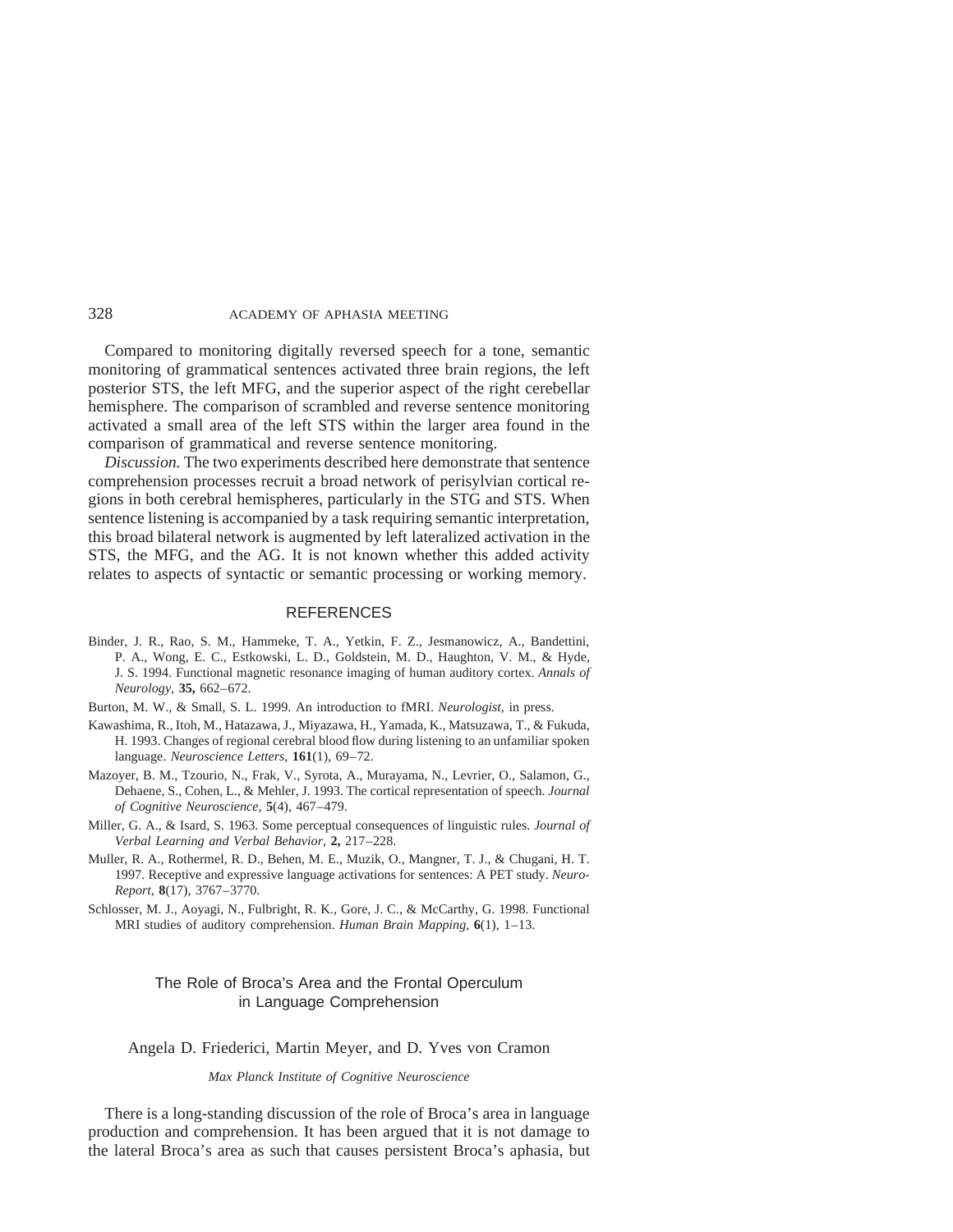that the entire fronto-opercular cortex needs to be damaged to produce Broca's aphasia (Mohr et al., 1978) and/or that the anterior insula needs to be involved (Dronkers et al., 1994). These claims are based on data from traditional lesion-behavior studies. More recently imaging techniques allow one to investigate which particular language functions are subserved by these distinct cortical areas in the healthy brain.

The present study used event-related functional magnetic resonance imaging at 3 T to specify the functions supported by distinct brain areas. The stimulus material was constructed to allow the investigation of semantic, syntactic, and phonological processes. It comprised four different conditions: (1) normal sentences, (2) jabberwocky sentences containing syntactic structure but no semantic meaning (content words were replaced by pseudowords), (3) lists of real words containing semantic meaning but no structural information, and (4) lists of phonologically legal pseudowords containing neither semantic nor syntactic information.

Subjects' task was to listen carefully to each trial and to perform two judgments, (a) whether it contained syntactic structure and (b) whether it was meaningful. Performance on these judgments was very high, indicating that subjects understood the stimuli well.

During listening to the different stimulus types the hemodynamic response elicited by each trial was obtained from eight horizontal slices parallel to the AC–PC line covering the entire perisylvian cortex by means of a multisclice echo planar imaging sequence.

Eighteen healthy university students (age range 20–26 years) participated in the experiment.

Different activation patterns were analyzed for the different experimental conditions allowing the specification of a cerebral network subserving auditory language processing. All *auditory* input types caused activation in Heschl's gyri, in the planum temporale bilaterally, and in the lateral segment of the superior temporal gyrus. The data suggest that *phonological* processing, in addition, is correlated with an increased activation in the cortex lining the junction area of the inferior precentral sulcus and the inferior frontal sulcus in the left hemisphere. The right hemisphere homologue corresponding to this area was active for all but the pseudoword condition, suggesting an involvement of this area (among others) in *semantic* processes. Specific brain activation was observed for the two *syntactic* conditions compared to the word list conditions in the posterior portion of the temporal operculum (planum polare) bilaterally. The frontal operculum (not the crown region of the Broca's area) was particularly engaged in the jabberwocky condition containing only syntactic information.

From these data we conclude that the neuronal network supporting syntactic processing includes parts of temporal as well as left frontal cortices and that the frontal operculum, in particular, plays a critical role in the processing of syntactic structure.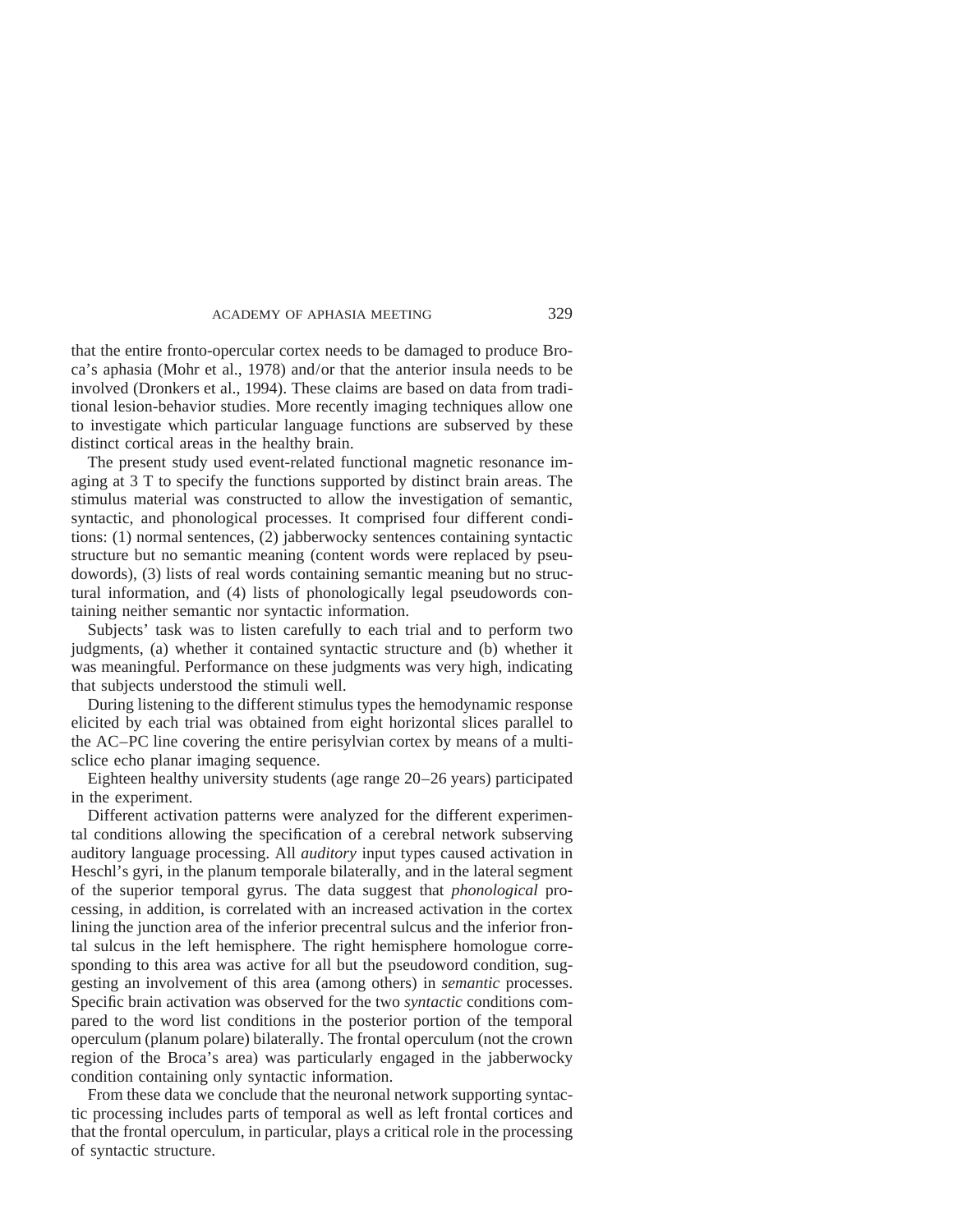#### **REFERENCES**

Dronkers, N., Wilkins, D. P., Van Vilin, R. D., Redfern, B. B., & Jaeger, J. J. 1994. A reconsideration of the brain areas involved in the disruption of morphosyntactic comprehension. *Brain and Language,* **47,** 461–463.

Mohr, J. P., Pessin, M. S., Finkelstein, S., Funkenstein, H. H., Duncan, G. W., & Davis, M. D. 1978. Broca aphasia: Pathologic and clinical. *Neurology,* **28,** 311–324.

# Online Syntactic Processing in Aphasia: Studies with Auditory Moving Window Presentation

# David Caplan\* and Gloria Waters†

*\*Neuropsychology, Massachusetts General Hospital; and †Communication Disorders, Boston University*

*Introduction.* Aphasic patients often have impairments in comprehending semantically reversible sentences with complex syntactic structures, such as passives and object-relativized forms (Caplan et al., 1985). These disorders are thought to result from abnormalities affecting specific types of syntactic representations and/or associated parsing operations and from reductions in available ''processing resources'' that cause syntactic computations to crash prematurely (see Caplan and Hildebrandt, 1988 for overview). These models of syntactic comprehension deficits thus attribute the deficit to disorders that affect online construction of one or more aspect of a syntactic representation and/or the use of such representations to determine aspects of propositional content. Some data, however, suggest that some aphasic patients process syntactic structures normally online and that their syntactic comprehension impairments arise at a later stage of processing (Tyler, 1985). The present study investigates online processing of syntactic form using a new method auditory moving window.

*Subjects.* Twenty aphasic subjects and an equal number of age- and education-matched normal controls were tested. Aphasic patients all had left hemisphere vascular lesions and were at least 6 months postevent. Their aphasic symptoms were evaluated using standard clinical assessment tools, and they were classified into clinically recognized aphasic types.

*Method.* Online sentence processing efficiency was assessed using the Auditory Moving Window (AMW) paradigm. Subjects heard a spoken sentence that had been digitized and segmented into a series of phrases. Their task was to pace their way through the sentence as quickly as possible, by pressing a button on a box interfaced with the computer for the successive presentation of each phrase, and then to make an acceptability judgment about the sentence they had just heard. Reaction times for each button press, as well as response time and accuracy on the acceptability judgment, were recorded.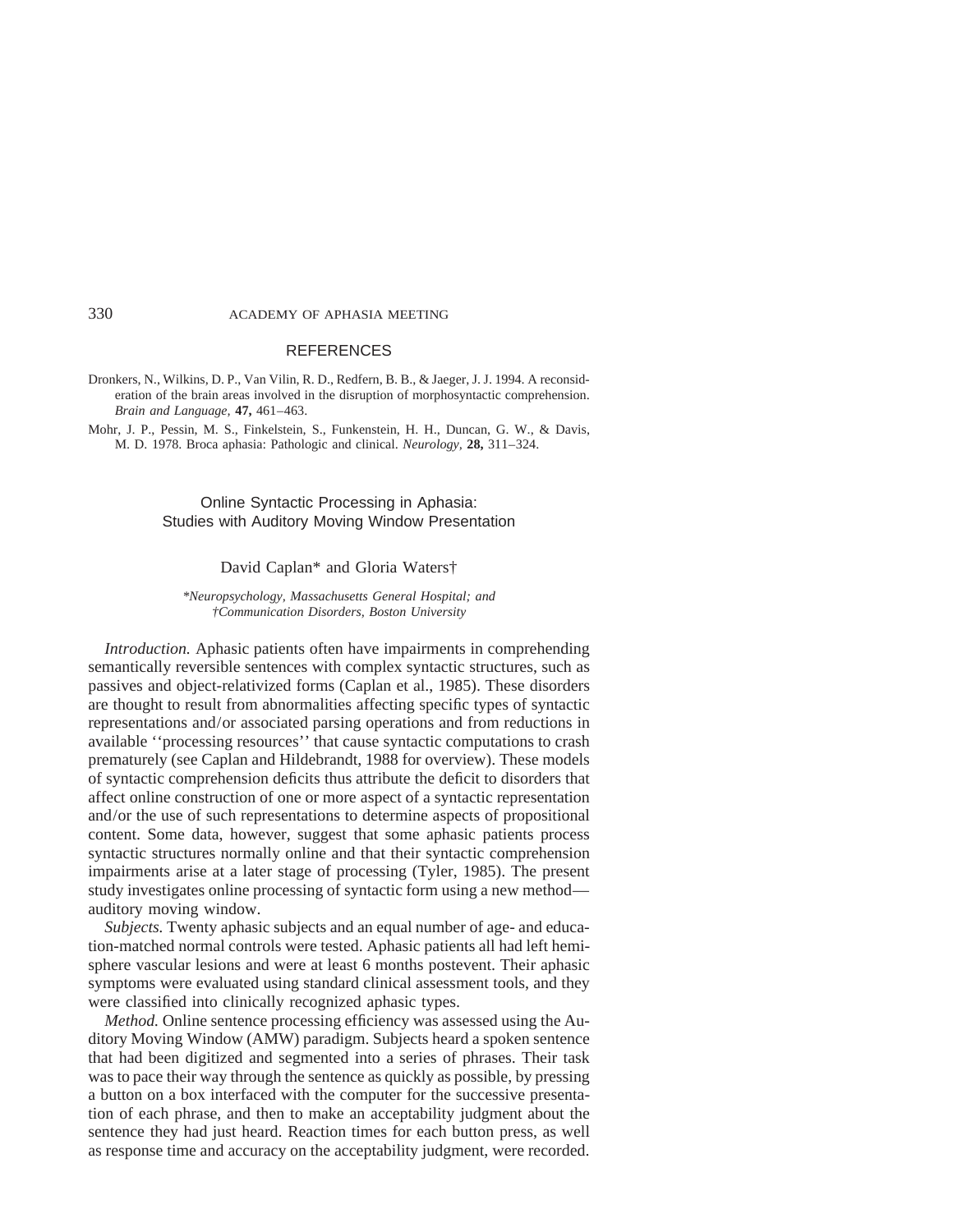The target stimuli consisted of 104 semantically acceptable and 104 semantically unacceptable sentences divided equally among cleft-subject (CS; It was/ the food/ that nourished/ the child), cleft-object (CO; It was/ the child/ that the food/ nourished), object–subject (OS; The father/ read/ the book/ that terrified/ the child), and subject–object (SO; The book/ that the father/ read/ terrified/ the child) sentences. CO and SO are more complex than CS and OS sentences, respectively, and the locus of the complexity has been shown to be the embedded verb of the relative clause (V1) and the second (main) verb in the SO (V2) (Gibson, 1998). Thus, the main data of interest were listening times for the verb in acceptable CO compared to CS sentences and for V1 and V2 in acceptable SO compared to OS sentences.

*Results.* Aphasic patients made more errors and took longer on the judgment task than controls, as shown in Fig. 9, top. For both patients and controls, there were more errors and responses were longer for CO and SO than for CS and OS sentences, respectively.

Listening times (minus segment durations) are shown in Fig. 9, bottom. The expected increase in listening times at the verb of CO compared to CS sentences and at both verbs of SO compared to OS sentences was found. There was also an increase in listening times at the last word of SO compared to OS sentences. As a group, there was no difference in listening times between aphasic and control subjects.

Aphasic patients were divided into high- and low-comprehension groups on the basis of their accuracy performances. Figure 9, top, shows that the low-comprehension aphasic group made more errors and took longer on the judgment task. Figure 9, bottom, shows that, with one exception, these two groups performed virtually identically on the online listening portion of the AMW task, with both showing the expected increases in listening time on the more complex segments of the more complex sentences. The exception is that the high-comprehension group showed the normal increase in reading times on V1 of SO compared to OS sentences, while the low-comprehension group did not.

Aphasic patients were also divided into fluent and nonfluent groups. There were no differences in the performances of these groups of patients.

*Discussion.* The auditory moving windows task has been shown to be sensitive to factors that make for local sentence complexity, such as lexical frequency (Ferreira et al., 1996a), syntactic ambiguity (Ferreira et al., 1996b), and syntactic structural complexity (Caplan and Waters, 1999). The results of this study continue to show that listening times are sensitive to local syntactic complexity, since they increase at points in sentences at which additional computations are required. The results of this study indicate that aphasic patients show almost the same increases in listening times as control subjects on these more demanding portions of the sentence, despite not understanding the sentences as well as controls.

What do these data suggest about aphasic impairments? One possibility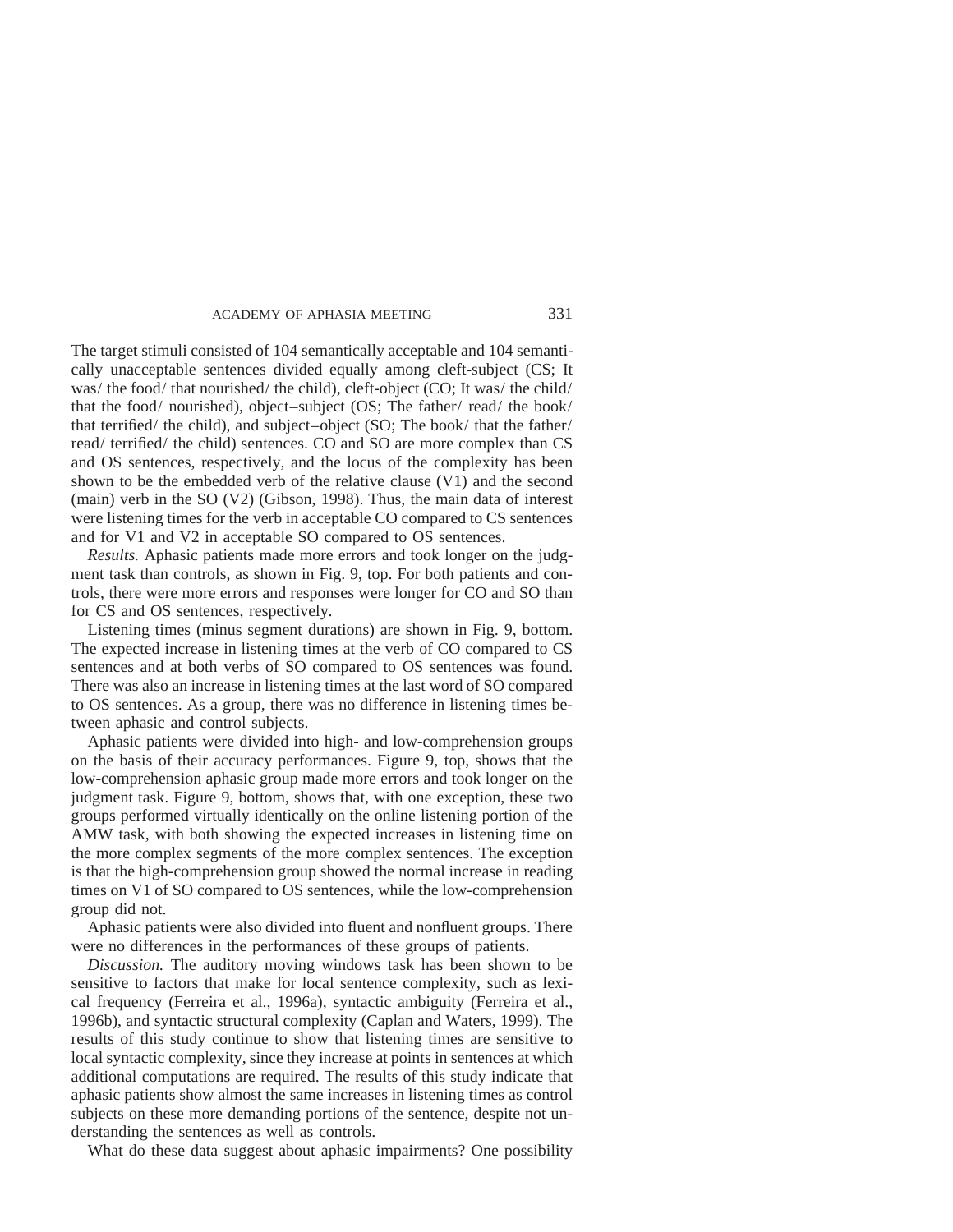



is that aphasic patients create abnormal, simpler structures on the basis of incoming segments of sentences and that this process takes exactly as long (relative to a simpler sentence baseline) as the process of creating more complex, normal structures on the part of normal subjects. Another possibility is that these patients fail to structure some segments of sentences and that they cease trying to structure these segments at exactly the same time as normal subjects create a normal structure. These possibilities strike us as overly reliant on coincidence, but either may be correct. A third possibility is that many of these patients create normal syntactic and sentential semantic structures, and their impairments largely reflect offline cognitive or metacognitive impairments. If so, since these impairments are worse for syntactically more complex sentences, the form of a sentence, as well as its meaning,